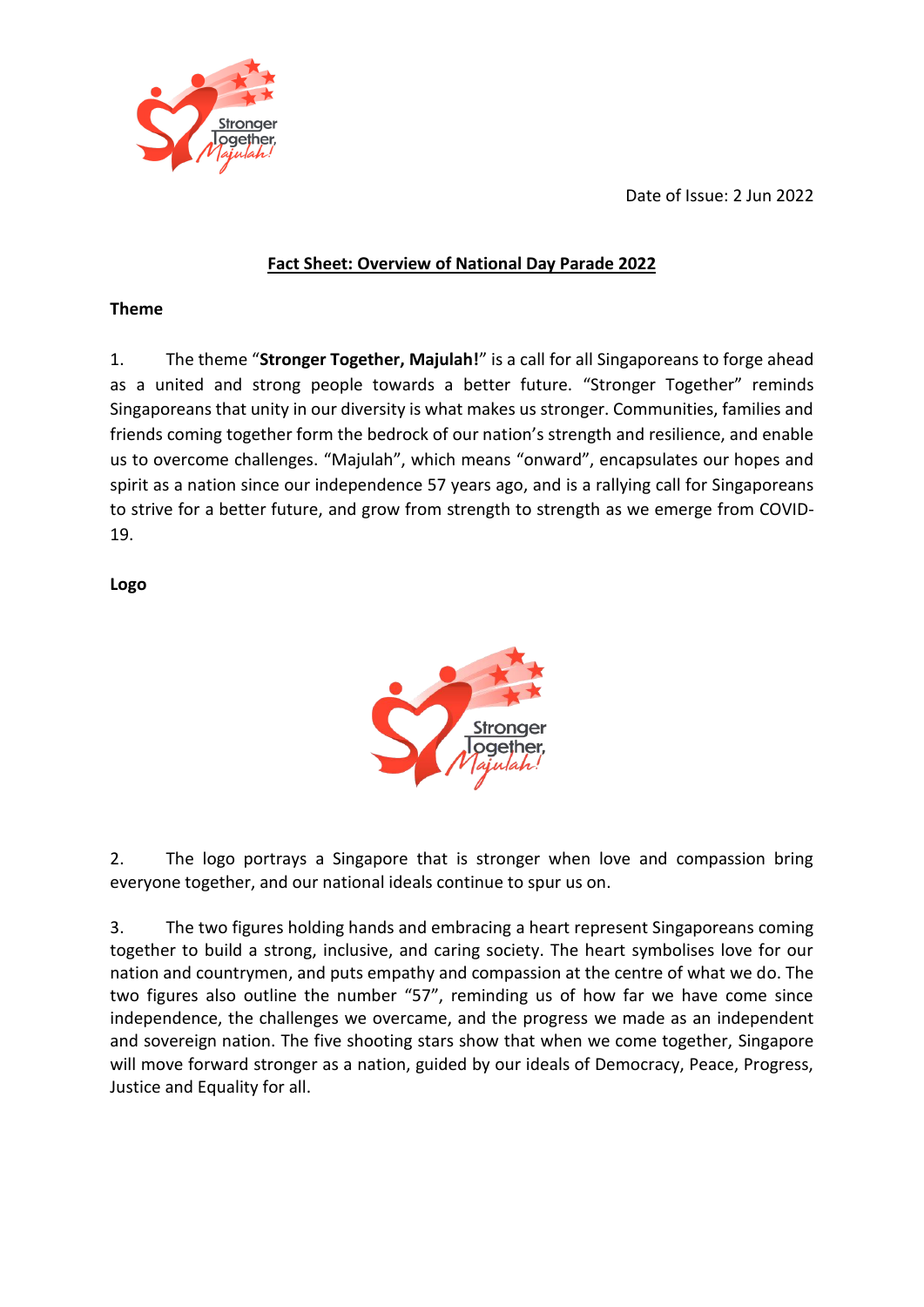

#### **NDP 2022 Celebrations**

4. The National Day Parade (NDP) 2022 will engage Singaporeans through celebrations in the heartlands over the weekend of 6 and 7 August 2022, and at The Float @ Marina Bay on 9 August 2022.

## **Heartland Celebrations – Engaging Singaporeans and their Families**

5. Over the weekend of 6 and 7 August, there will be NDP 2022 heartland celebrations organised in partnership with the People's Association at five locations. At each location, Singaporeans and their families will be able to enjoy performances and activities, as well as view exhibitions and a static display of platforms by the Singapore Armed Forces and the Home Team. On 7 August, the Red Lions will conduct freefall jumps over two heartland sites. More details on the heartland celebrations will be shared subsequently.

6. On 9 August, aerial elements will also make its way into the heartlands. The state flag carried by chinooks will soar around the island, while our F-16 fighter jets will execute a fighter island flypast as they roar through the skies across the nation. Fireworks will be set off in the heartlands, concurrent with that at The Float @ Marina Bay. More details on the flypasts and heartland fireworks will be shared subsequently.

#### **The Float @ Marina Bay – Commemorating our Strength and Unity**

7. The celebrations at The Float @ Marina Bay will commence with a Total Defence Display and the Parade and Ceremony. Utilising the infrastructure of The Float @ Marina Bay, the Total Defence Display will see the Singapore Armed Forces and Home Team conduct air, land and sea demonstrations. The parade will comprise contingents from the Singapore Armed Forces, the Home Team and other agencies. The segment will be complemented by a virtual military tattoo and for the first time during the parade, a virtual choir performance of the NDP 2022 theme song "Stronger Together". This will be followed by the Show segment that will include five live chapter performances and a Show film, depicting how Singapore, as a community and nation, emerges stronger from challenges that we have faced. The live chapters will be performed by agencies with special guest appearances by well-loved Singaporean artistes, with selected chapters complemented by satellite performances. Singaporeans can expect a meaningful show that celebrates the strength and unity of Singaporeans, and calls us to rise together.

8. NDP 2022 will also invite the public back to The Float @ Marina Bay, with the return of the National Education shows and ticketed shows. Details for ticket application will be released subsequently.